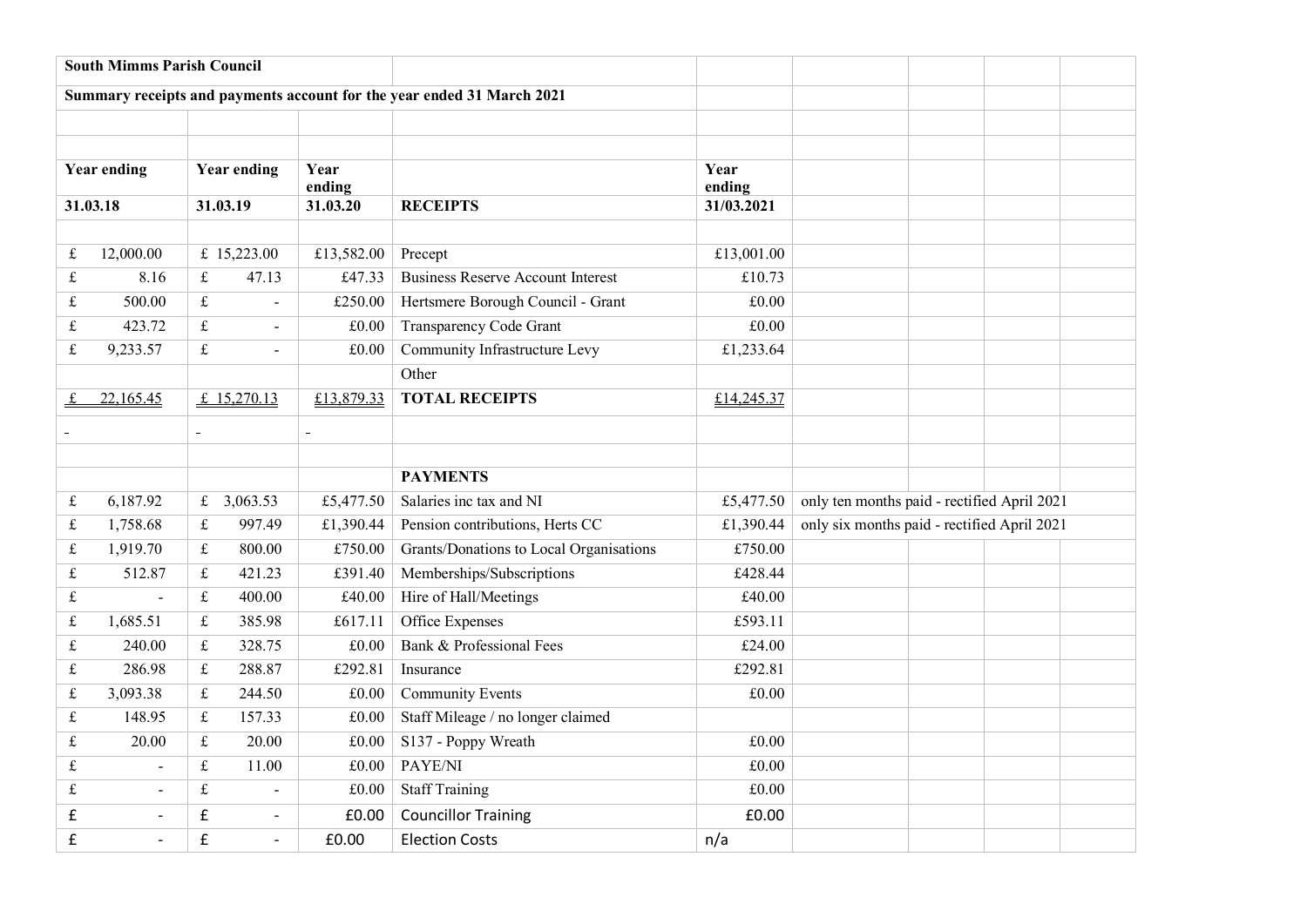|    |           |            |            | E22,568.55   CIL Expenditure | £1,723.00  |  |  |
|----|-----------|------------|------------|------------------------------|------------|--|--|
| -- | 15 853 99 | £ 7,118.68 | £31,527.81 |                              | £10,719.30 |  |  |
|    |           |            |            |                              |            |  |  |
|    |           |            |            |                              |            |  |  |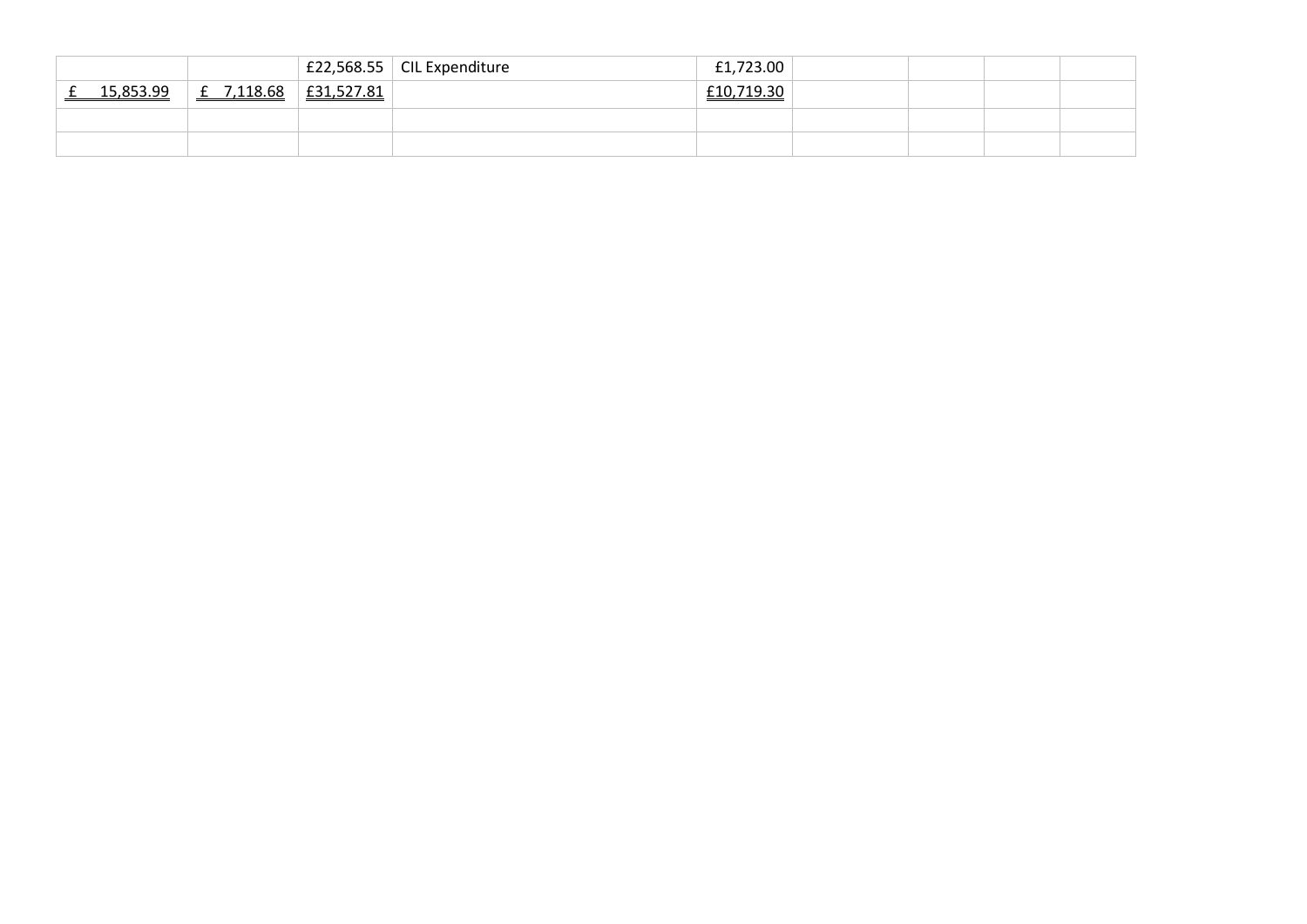## **South Mimms Parish Council**

## **Receipts and payments summary**

| Year<br>ending<br>31.03.18          | <b>Year ending</b><br>31.03.19 |           | <b>Year ending</b><br>31.03.20  |          |                                                                                    | <b>Year ending</b><br>31.03.21                       |  |
|-------------------------------------|--------------------------------|-----------|---------------------------------|----------|------------------------------------------------------------------------------------|------------------------------------------------------|--|
| $\pmb{\mathsf{f}}$<br>24,142.91     | $\pmb{\mathsf{f}}$             | 30,454.37 | $\pmb{\mathsf{f}}$<br>38,991.17 |          | Balance brought forward 1st April                                                  | $\pmb{\mathsf{f}}$<br>38,605.82                      |  |
| $\pmb{\mathsf{f}}$<br>22,165.45     | £                              | 15,270.13 | $\mathbf f$<br>15,070.95        |          | Add: Total Receipts                                                                | $\pmb{\mathsf{f}}$<br>14,245.37                      |  |
| $\pmb{\mathsf{f}}$<br>15,853.99     | $\pmb{\mathsf{f}}$             | 7,118.68  | £<br>35,947.85                  |          | Less: Total Payments                                                               | $\pmb{\mathsf{f}}$<br>10,719.30                      |  |
| ₹<br>30,454.37                      | £                              | 38,605.82 | ₹<br>18,114.27                  |          | Balance carried forward 31st March                                                 | £<br>42,131.89                                       |  |
| ₹<br>22,568.55                      | f                              | 22,568.55 | f                               |          | Including Community Infrastructure Levy monies [CIL]                               | Ŧ<br>1,233.64                                        |  |
|                                     |                                |           |                                 |          | These cumulative funds are represented by:                                         |                                                      |  |
| $\pmb{\mathsf{f}}$<br>2,084.64<br>£ | £                              | 2,851.31  | £<br>£                          | 3,193.46 | <b>Current Account Balance</b>                                                     | $\pmb{\mathsf{f}}$<br>4,707.80<br>$\pmb{\mathsf{f}}$ |  |
| 28,369.73                           | $\mathbf f$                    | 36,139.86 | 14,960.81                       |          | <b>Business Reserve Account Balance</b>                                            | 16,972.54<br>$\pmb{\mathsf{f}}$                      |  |
|                                     | $\pmb{\mathsf{f}}$             |           |                                 |          | Cash in hand                                                                       | $\pmb{\mathsf{f}}$                                   |  |
| £                                   | 385.35                         |           | -£                              | 40.00    | Less: Unpresented cheques (Cheques drawn<br>but not processed at bank by 31 March) |                                                      |  |
|                                     |                                |           |                                 |          |                                                                                    | £                                                    |  |

£ - £ - £ - Add: Uncleared lodgements (Receipts in

-